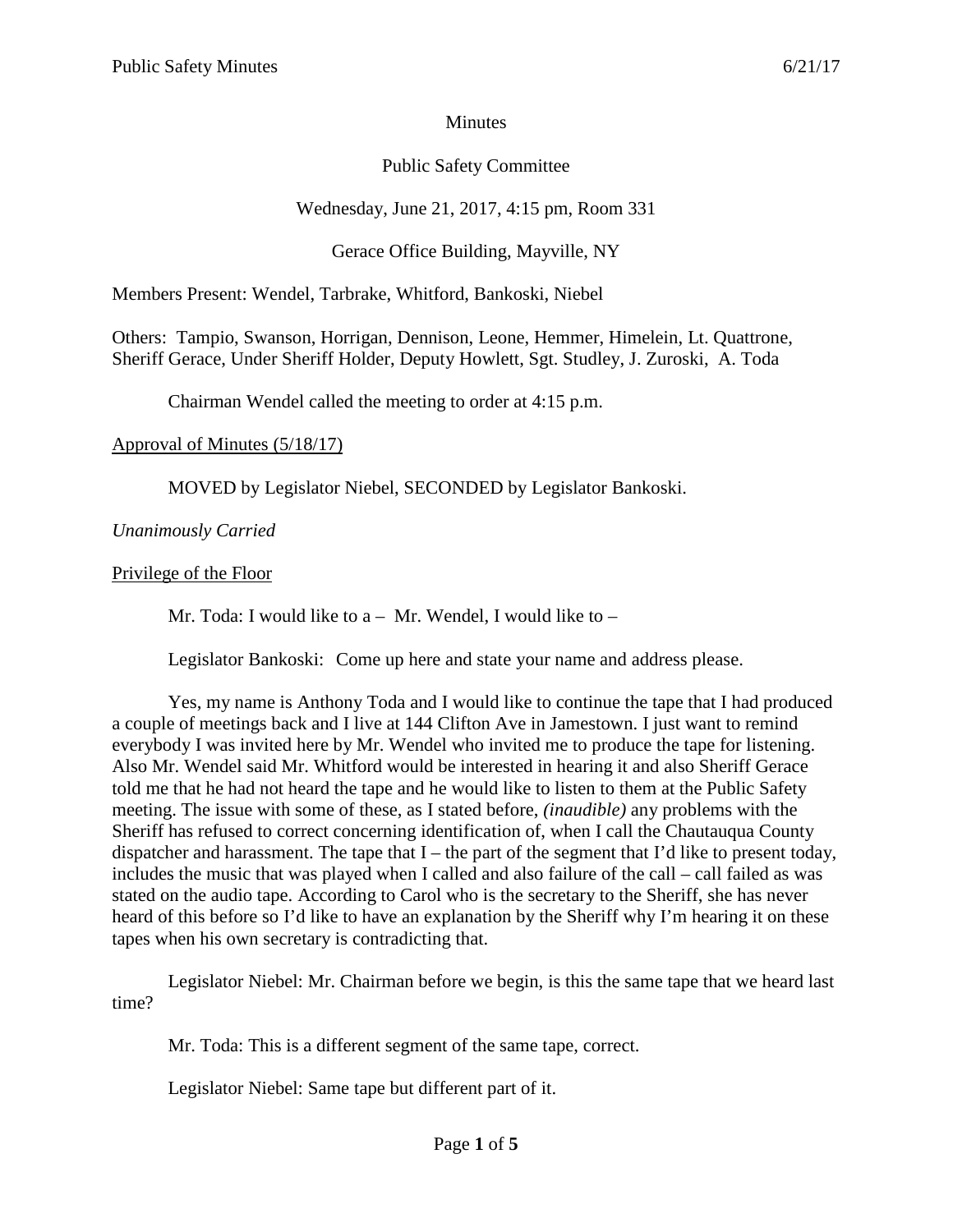Mr. Toda: There are excerpts on many tapes, so they are completely different from what - I started after a problem I had with Mr. Larson. I also had another problem with him this past month when it was inferred that I was making discriminatory comment against people from Puerto Rico when I called so that is two things, off the top of my head, that Mr. Larson has done. As far as harassment, when I try and make a complaint through the dispatchers of Chautauqua County –

Legislator Bankoski: Let's get going here.

Mr. Toda: So this is the - *(He then played the tape which states that it's transferring the call and is speaking over it – sounding like drums playing and he's stating this what Carol, Sheriff's secretary never heard of according to her response about this. Then music playing. Comes back on, call transferring –*

Mr. Toda: That's another part of it, that happened when the *(still speaking over tape – inaudible).* The *(inaudible)* never heard of and I would like to have an explanation from the Sheriff of why I'm hearing these on these tapes and why they are being produced. The reason I came to this committee is, I know that you have jurisdiction over the Sheriff, they hold the purse strings, and there was a lot of appropriation for the Sheriff including County communications. If the Sheriff is using this illegally to harass constituents of the County, I want to make this Committee aware of it and now that I have made you aware of some of it, I'm going to continue and the responsibility will not only fall on the Sheriff but also this Committee and the County Legislature when I make them aware of it. So, I'm placing everybody on notice that –

Chairman Himelein: Excuse me sir. You aren't placing me on notice or anybody. Or any of these Legislators. They act on their own.

Mr. Toda: Well, I'm informing the Legislators that if this persists, I will sue the County and now that this Committee is aware of it, they have a responsibility to *(inaudible)* the money in the right place. In other words, when you appropriate money, you don't appropriate money for to a facility harassment of your constituents over a phone system that the Sheriff is trying to use and trying to improve on. The State has appropriated, I will be in touch with them, the Legislature has appropriated, I will be in touch with them at the meeting, and I want to inform this committee of it because you all are going to be liable, plain and simple if you do nothing about this.

Chairman Wendel: Excuse me, excuse me. This has now gone from informative to accusations and in my opinion and the Committee can confer or not, of more threatening actions. At this point, you have exceeded your three minutes. At no time do I feel that this is a harassing phone call. If you call them multiple times, I think the harassment would be more on your part than the County's part.

Mr. Toda: When I complain –

Chairman Wendel: Excuse me. I have the floor. The County does not call you and give you a hard time. You call them. This has gone from the County, the City level, I'm not sure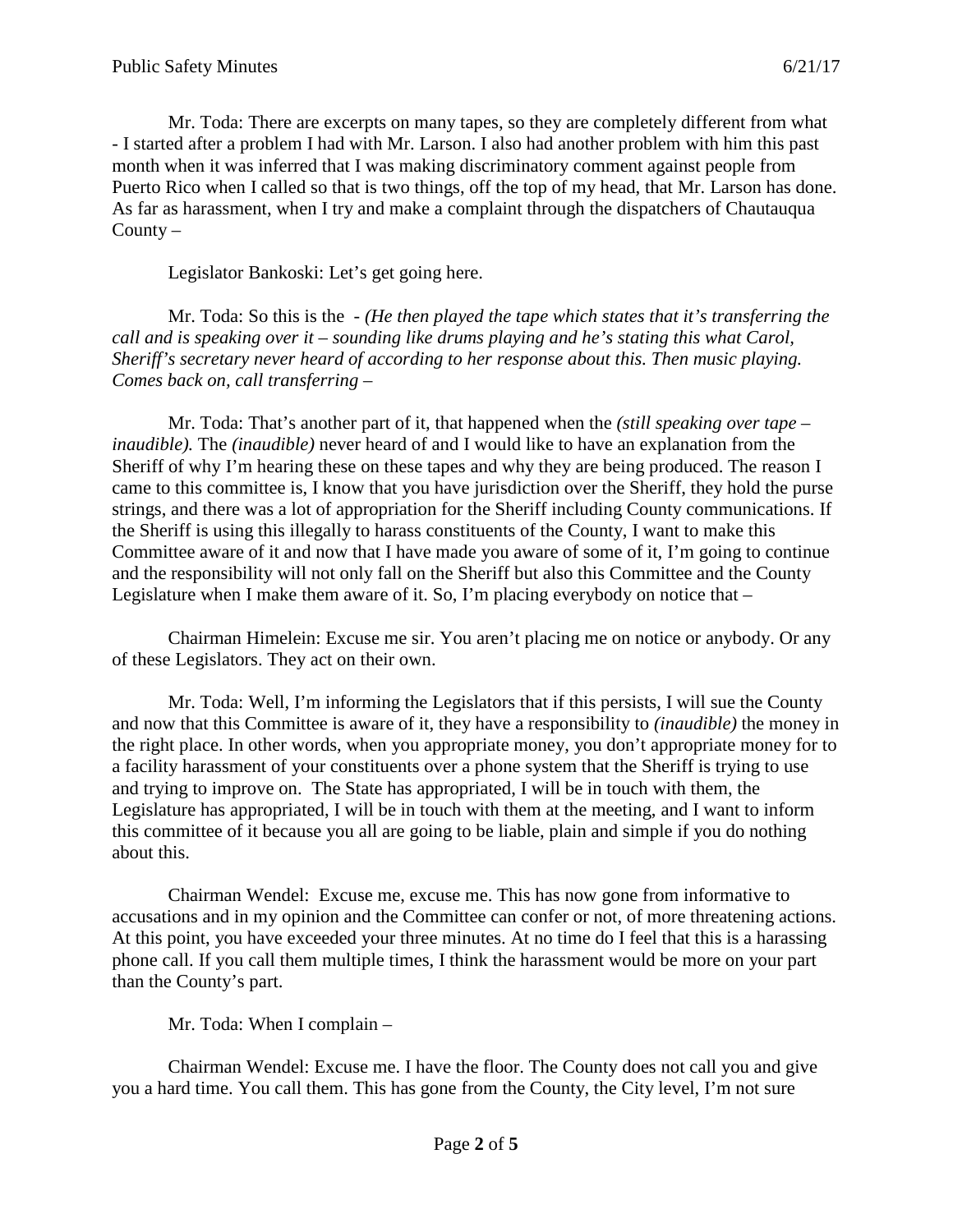where else we can go. You have avenues with the State, the State Attorney General's office, we've listened, if you feel that you want to come to the County again, please do so but at this time, duly noted, your time is up and we need to move on with the meeting.

Mr. Toda: Thank you.

Chairman Wendel: You're welcome. Anyone else to speak to the privilege of the floor? If not, moving on.

Proposed Resolution – Create and Reallocate Revenue and Appropriation Accounts for EMS Fly Car Program

Mr. Leone: This is simply moving the money. When we created the budget that was approved by the Legislature at the beginning of the year, all the money fell under the RDMS category. We decided to move it to a separate category so we could really keep track, very carefully, of the monies we are spending, the monies coming in with the Fly Car, so we really created its own entity within the budget. That is all that this is. Taking the money that has already been approved and moving it under a separate budget space.

Legislator Whitford: None of the amounts have changed?

Mr. Leone: Nothing has changed. Everything is exactly the same. It was co-mingling with a bunch of other accounts and it just was going to be very difficult to keep good track of it.

Chairman Wendel: And Kathleen was in on this?

Mr. Leone: Yes.

Chairman Wendel: We just want to be sure to dot our "i's" and cross our "t's".

Mrs. Dennison: Just to clarify what Julius has mentioned. The *(inaudible)* moved to a new sub-department. The sub-department was created within the existing 3989 department. That is where the budget was originally and now it's in a sub-department of that.

Chairman Wendel: Any questions for Mr. Leone? Eagerly awaiting its inception.

Mr. Leone: I can give you a pretty solid update if you want to hear it. It appears as if the first week of August is when we're going to be on the road. We're hiring three paramedics today *(inaudible)* 6 more of the part timers next week. The cars are actually in Fredonia waiting to be lettered so it's probably the most promising sign that we've had since we started so we're excited. The goal is the first week in August at this point.

Chairman Wendel: Any other questions? I have one. Do you have any idea just how many, I don't want to say missed opportunities, but do you have any idea how many opportunities they would have had?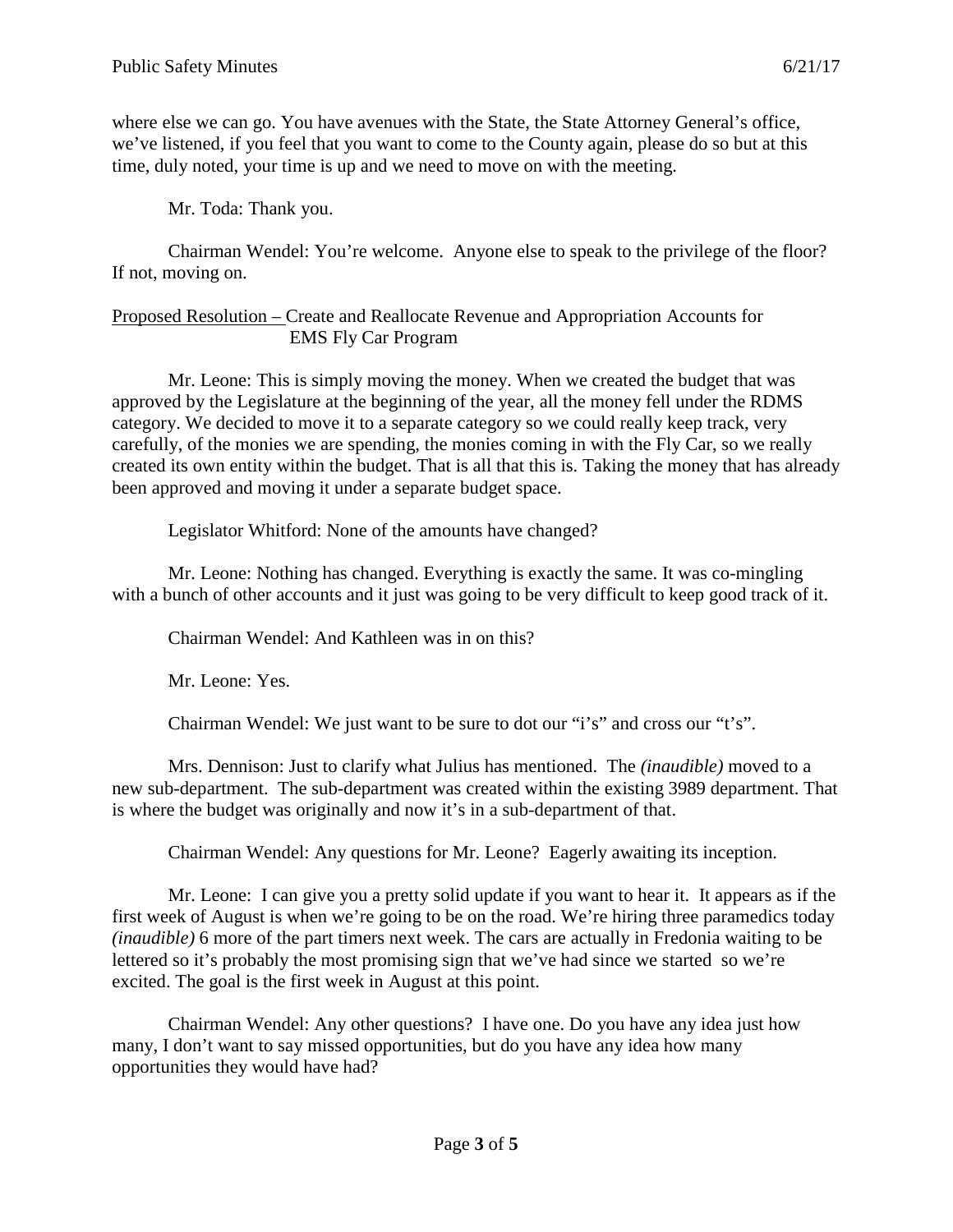Mr. Leone: We've actually responded to calls already. We've been using the Haz Mat truck and we've responded to a number of ALS calls already. Obviously we can't bill for them but Mike is available and he puts himself in service in the morning and *(inaudible)* part of the County we go.

Legislator Whitford: Thank you very much. We're excited to see it.

Mr. Leone: We are too. This is going to be a great program.

Chairman Wendel: All those in favor?

#### *Unanimously Carried*

Proposed Resolution – Authorize Agreement with Chautauqua-Cattaraugus Erie II BOCES for School Resource Officer

Sheriff Gerace: This is a continuation of fairly long standing relationship that we have had with BOCES. We have gone from two SRO's, then to one then back to two but it's between three facilities. They added an all Ed facility in Cassadaga, the old Cassadaga Elementary so we have a full time SRO there. Then one other that fluctuates between LoGuidice and Hewes so this is formalizing that contract going forward. They pay the full expenses of both individuals.

Chairman Wendel: Any questions for Joe on this resolution?

Legislator Bankoski: Joe, what does it cost for one deputy, one officer *(inaudible)*?

Sheriff Gerace: This one has a \$58.16 hourly rate that but includes all expenses. It does fluctuate depending on the Step and Grade that the Deputy would be at. I can give you an exact number of each guy.

Legislator Whitford: *(Cross talk)* benefits?

Sheriff Gerace: Yes, their health care, where they are, Grade and Step.

Mrs. Dennison: The contract amount is based on the total cost, fringe and benefits of the officers who will actually be doing it. Officer Brandon Jones, his cost is here and Office Hanner(?), is this cost here. That is estimated cost for the period from July 1, 2017 through June 30, 2018. This contract actually has a little bit of an increase from the 16-17' contract.

Chairman Wendel: Any other questions for the Sheriff? It's used quite a bit in most districts. They are very valuable. All those in favor?

#### *Unanimously Carried*

Proposed Resolution - Authorize Agreement with Chautauqua-Cattaraugus Erie II BOCES for Culinary Arts Instruction